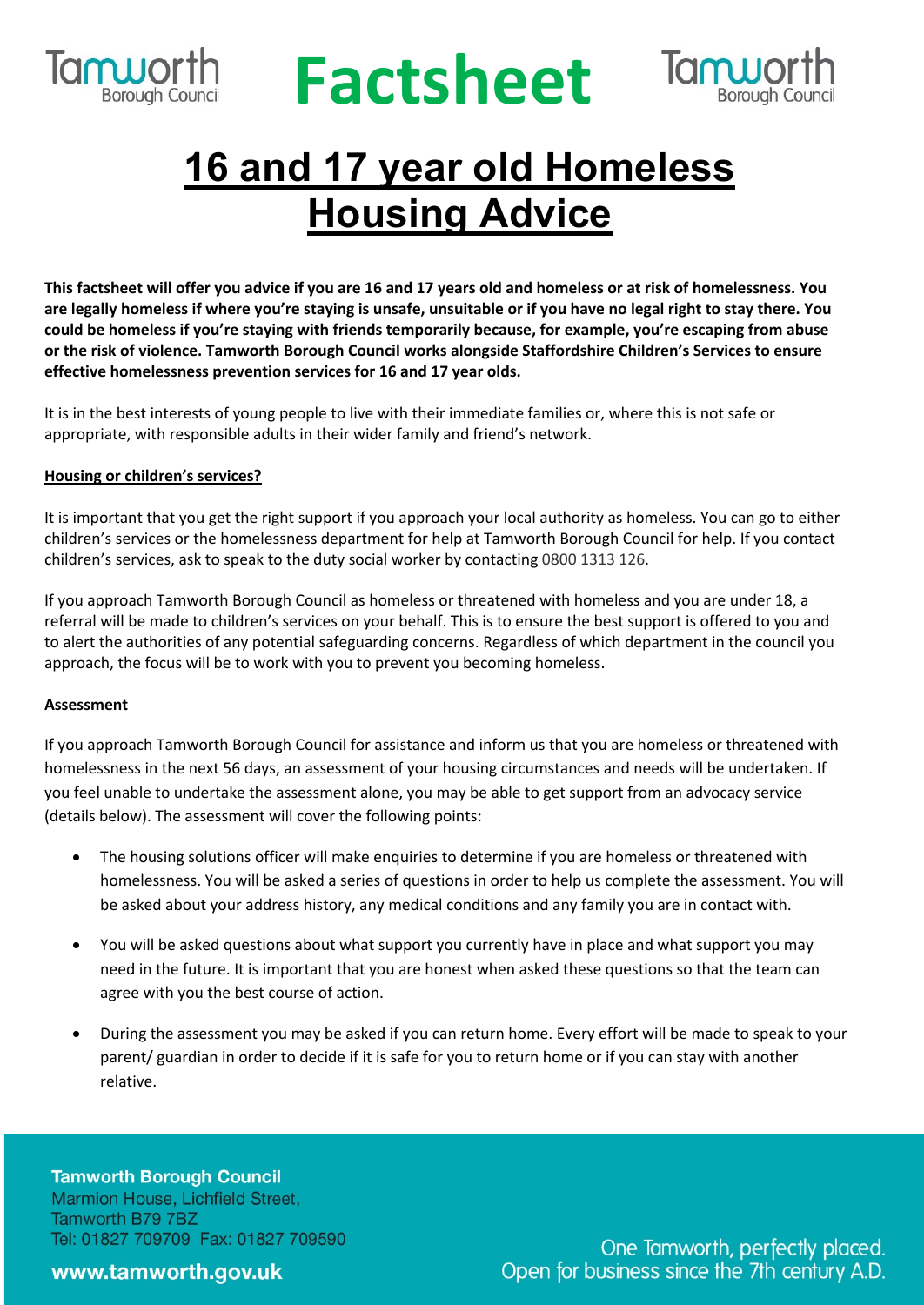

# **RUPOLING Factsheet**



• You will be asked about your wishes and feelings regarding your housing options during the assessment. We will be realist with you about what options may be suitable for your moving forward.

#### **Children's Services- Home Visits**

In cases of confirmed homelessness, home visits will be carried out to families and carers unless there are safeguarding concerns are the property. These visits will be carried out jointly between Tamworth Borough Council Housing Solutions team and children's services at the earliest opportunity, usually within 5 days after your initial approach to us. The reason for this is to assess if it is suitable for you to return home and family reconciliation can be achieved. If you are unable to return home and this is confirmed by professionals, the joint assessment will explore accommodation options with wider family and friends.

#### **What the law says:**

The Children Act 1989 sets out the responsibilities of Children's Services towards children and young people. Accommodation for homeless 16 and 17 year olds is usually provided under Section 20 of the Children Act. If you are found to be a Child in Need and you meet the criteria for accommodation under s.20, the council must provide you with accommodation.

#### **Financial Support from Children's Services:**

Most 16 or 17 year old are not eligible for benefits, however the Children services department of Tamworth

Borough Council can help you by:

- Providing housing or helping you find your own place to live.
- Supporting you financially by paying you enough for your rent, food, bills, travel costs for education and training, clothing, pocket money and childcare if you need it.
- Giving you any other support you need, such as helping with continuing your education, finding work or dealing with personal problems.

#### **Accommodation**

The types of accommodation which may be offered to you will depend on the outcome of the assessment undertaken. Your housing solutions officer and social worker will explore all accommodation options available to you. Your wishes and feelings around accommodation options will be considered during the assessment and any offer will be made to you based on how suitable it is. By law, any individual under the age of 18 cannot legally hold a tenancy, however they can hold a licence.

You could be offered a place with a foster family, in a hostel for young people, or in more independent accommodation.

**Tamworth Borough Council** Marmion House, Lichfield Street, Tamworth B79 7BZ Tel: 01827 709709 Fax: 01827 709590

#### www.tamworth.gov.uk

One Tamworth, perfectly placed. Open for business since the 7th century A.D.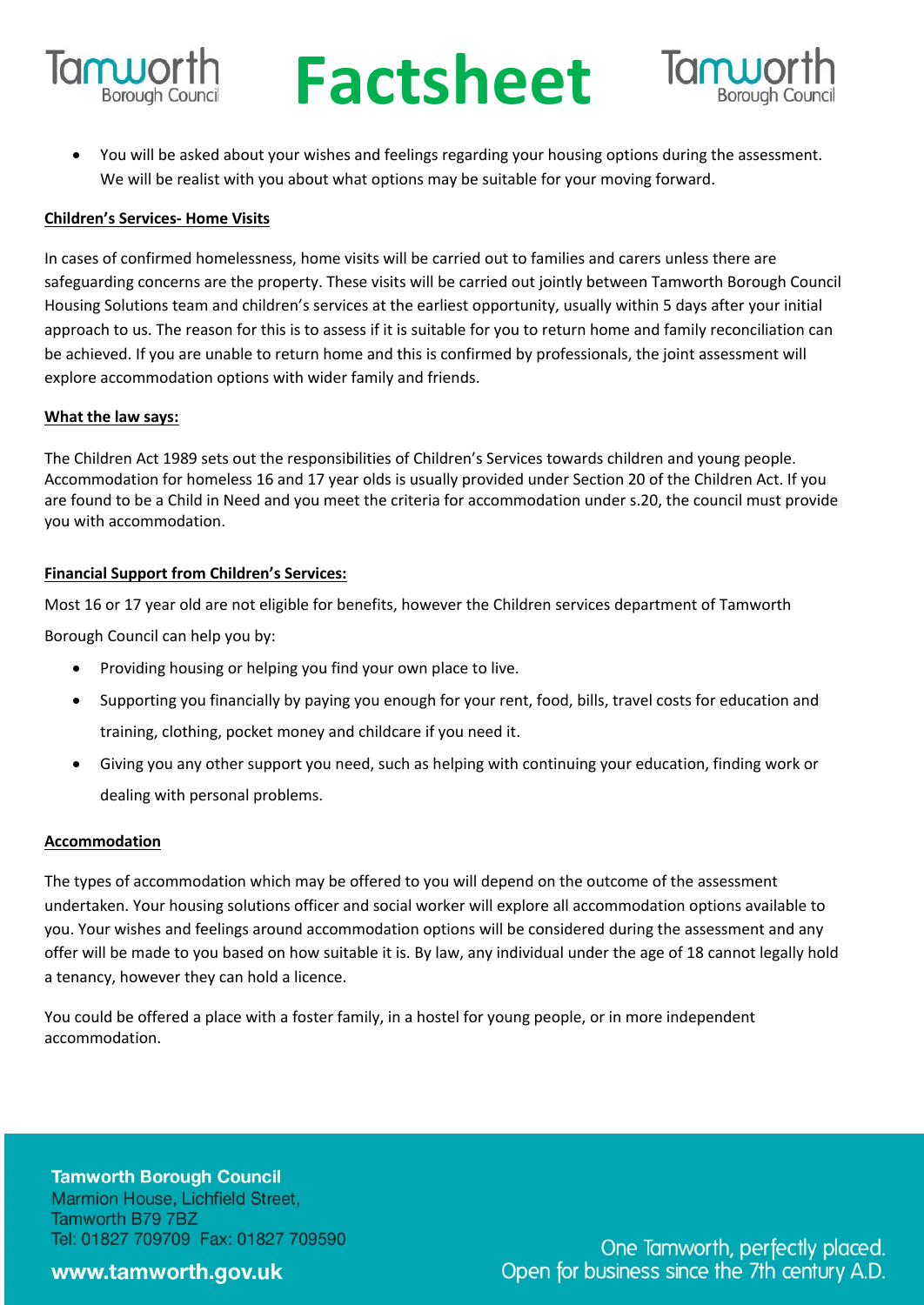

### **Factsheet**



### **Support Services Contact**

| <b>Name of</b><br><b>Organisation</b> | Who they can help                                                               | <b>Contact details</b>          |
|---------------------------------------|---------------------------------------------------------------------------------|---------------------------------|
| Runaway                               | A 24/7 support service for those                                                | Freephone: 116000               |
| <b>Helpline</b>                       | considering running away from home                                              |                                 |
|                                       | or those who have already run away.                                             | Website:                        |
|                                       | Working in partnership with<br>the                                              | http://www.runawayhelpline.org. |
|                                       | charity Missing People, they offer                                              | uk                              |
|                                       | advice and practical support for young                                          |                                 |
|                                       | people.                                                                         |                                 |
| <b>The Mix</b>                        | Providing a range of support to under<br>25's including guidance on housing,    | Freephone: 0808 808 4994        |
|                                       | mental health and relationships.                                                | Website:                        |
|                                       |                                                                                 | http://www.themix.org.uk        |
| <b>St Basil's</b>                     | St Basils helps young people aged 16-                                           | Tel: 0300 303 0099              |
|                                       | 25, across the West Midlands region,                                            |                                 |
|                                       | who are homeless or at risk of                                                  | Website:                        |
|                                       | homelessness.                                                                   | http://www.stbasils.org.uk      |
| <b>Tamworth</b>                       | The service helps young, single people                                          | Tel: 01827 319918               |
| Cornerstone                           | aged between 16 and 25 who are                                                  | Website:                        |
|                                       | homeless or at risk of becoming                                                 |                                 |
| <b>Housing</b>                        | homeless. Tamworth Cornerstone has                                              | http://www.tcha.org.uk/         |
| <b>Association</b>                    | a range of service that aims to support<br>young people to gain the skills they |                                 |
|                                       | need to live independently and to lead                                          |                                 |
|                                       | full and productive lives.                                                      |                                 |
| Relate                                | Services include Relationship                                                   | Tel: 0121 643 1638              |
|                                       | Counselling and mediation for                                                   |                                 |
|                                       | individuals and couples. Support can                                            | Website:                        |
|                                       | be provided face to face with licensed                                          | https://www.relate.org.uk/      |
|                                       | local counsellors or via phone, email                                           |                                 |
| <b>National Youth</b>                 | and live chat.<br>Advocacy for children in care and                             | Tele: 0808 808 8700             |
| <b>Advocacy</b>                       | those in need - including children                                              |                                 |
| <b>Service (NYAC)</b>                 | subject to child protection plans, care                                         | Website: https://www.nyas.net   |
|                                       | leavers, children and young people                                              |                                 |
|                                       | with disabilities.                                                              |                                 |

**Tamworth Borough Council** Marmion House, Lichfield Street, Tamworth B79 7BZ Tel: 01827 709709 Fax: 01827 709590

www.tamworth.gov.uk

One Tamworth, perfectly placed.<br>Open for business since the 7th century A.D.